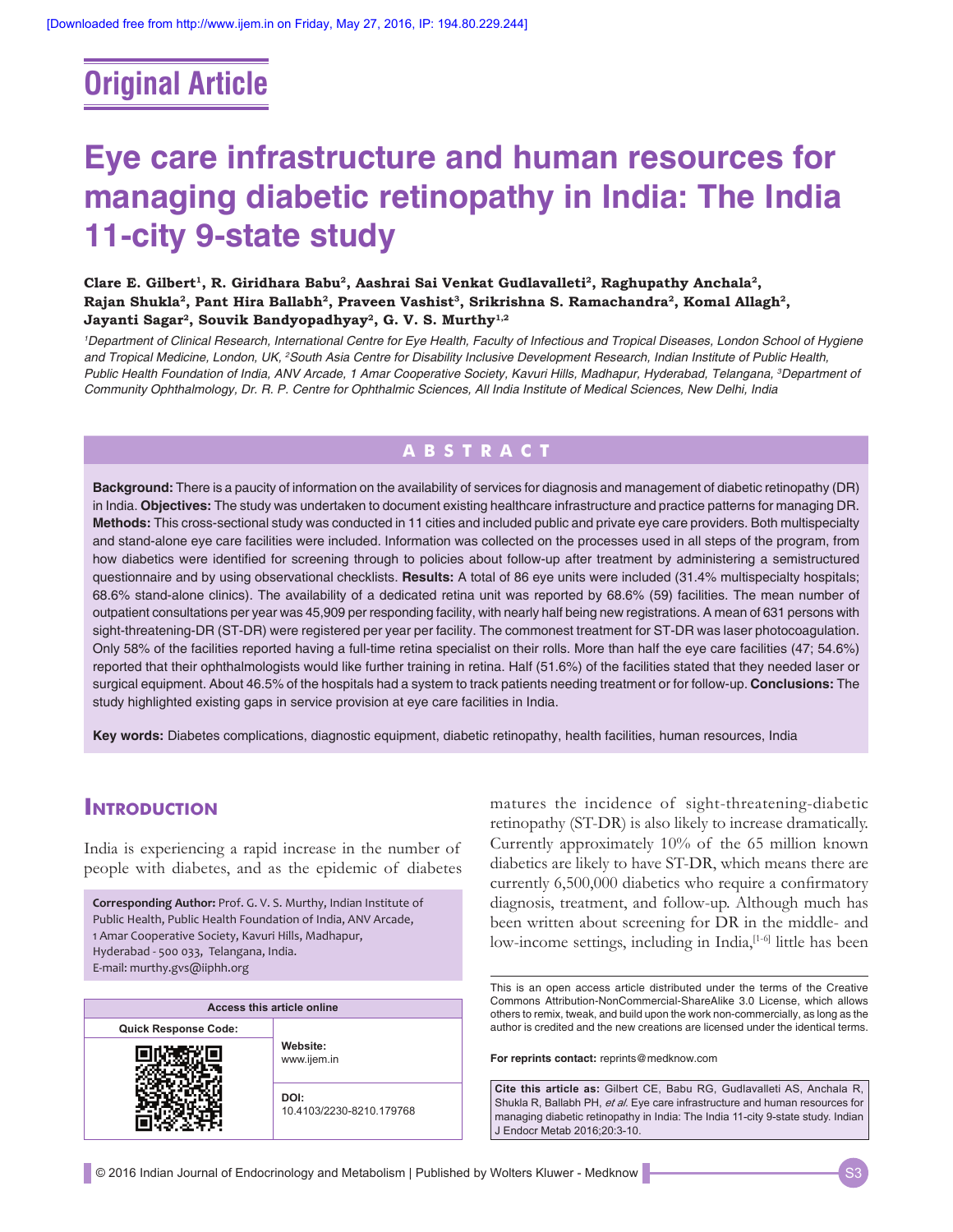#### Gilbert, *et al*.: Skills and facilities for retinal services

published on the availability and quality of services for confirmatory diagnosis and treatment of ST‑DR in these settings.<sup>[7]</sup>

The purpose of the study was to assess the availability of services for the diagnosis and management of DR in order to identify gaps that need to be addressed, and to ascertain whether facilities included in the study are engaged in screening for DR. Large eye care facilities in the largest cities in India were purposely selected for the study.

## **Methods**

The study was a cross-sectional, hospital-based survey, and was conducted in 11 cities in 9 states across India. Sampling entailed a two‑stage process wherein cities were first stratified based on their population (more than or <7 million). Cities to be included in the study were identified by ranking all cities in India in descending order of population size (2011 census) and the 10 most populated cities were first selected. As only one city (Kolkata) from eastern India was ranked in the most populous cities in the country from the eastern part of India, it was decided to include an additional city from the region to provide adequate representation to the eastern part of India. Therefore the twin cities of Bhubaneshwar and Cuttack were included in the study. Thus 11cities were finally covered.

The 11 cities were Ahmedabad, Bengaluru, Bhubaneshwar, Chennai, Delhi, Hyderabad, Jaipur, Kolkata, Mumbai, Pune, and Surat.

In each city, public and private providers for eye care services were identified. The size of the facility (number of beds) was taken into consideration in classifying the facilities as "large" (dedicated eye hospitals/general hospitals with an eye facility [20 or more bedded hospital with functioning ophthalmic superspecialty services, hospitals with satellite facilities, eye care departments in General Hospitals]) or "small" (individual eye care practitioners or eye hospitals with <20 eye beds) for inclusion in the study.

Prior permission was taken from the hospital administrators at the clinic/facility. At each facility semistructured interviews were conducted with the eye care provider representative who was either the head of the institution/eye department or a senior member of staff nominated by the head of the institution. Each of the six elements of the World Health Organization's framework for health systems was evaluated, i.e., number of staff and their skills; availability of infrastructure, equipment, laboratories and medication; whether clinical guidelines and protocols were available as well as information for patients. All interviews were audio-recorded after seeking permissions from the responding providers.

Information was collected on the processes used in all steps of the program, from how diabetics were identified for screening through to policies about follow-up after treatment. Multiple approaches were used to assess parameters such as collaboration and partnerships, financial sustainability, comprehensiveness and responsiveness of services; referrals between eye care and diabetic care, and the coverage of programs.

#### **Data collection teams**

Five dedicated teams were constituted for data collection. All teams were first trained at the Indian Institute of Public Health (IIPH), Hyderabad, for 3 days. Mock interviews were conducted by the team members followed by a pilot at two locations in Medak District, Telangana State. Each team consisted of a public health specialist/senior researcher from IIPH, a trained interviewer and two research assistants.

Data were entered into an access-based software package specially developed for the study and were cleaned before analysis. Stata 12 SE for Windows (Stata Corp, 4905 Lakeway Drive, Texas, US) was used for statistical analysis. Frequencies of the variables were tabulated. *t*-test was used for continuous variables and Chi-square was used for categorical variables. Results were adjusted for age, gender, education, type of city, and type of healthcare sector (public or private).

Details of the methodology used in the study have been published as a companion article.

### **Results**

A total of 86 eye units were visited and information collected regarding available human resources, outpatient consultations and number of treatments, training needs and practices in relation to DR. About 68.6% (59) were stand-alone eye hospitals/clinics whereas 31.4% (27) were eye units located in multispecialty hospitals. Almost 60.5% (52) eye units were located in larger cities (7 million population and above) and 39.5% (34) were in smaller cities (population  $\leq$ 7 million). Almost three quarters (73.3%) were private-funded eye units (both for profit and not-for-profit) and the remaining 26.7% (23) being public-funded. Almost half (48.8%, 42) were teaching institutions with ophthalmology residency and/or fellowship training. Around 68.6% of eye institutions had a dedicated retina clinic. This was significantly higher in stand-alone eye hospitals compared to eye units in multispecialty facilities (78% vs. 48.1%;  $\chi^2 = 7.6463$ ;  $P = 0.006$ ).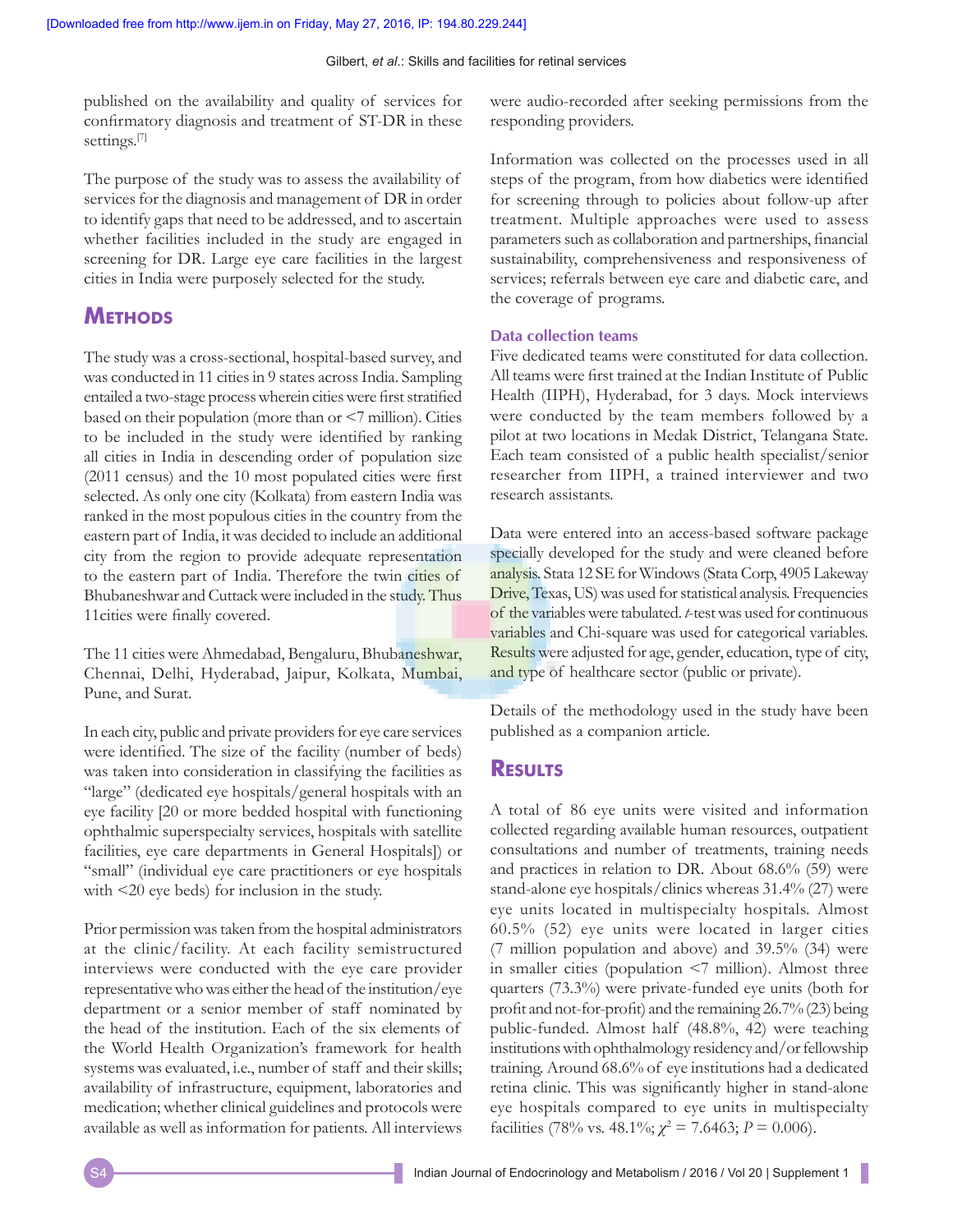The availability of a dedicated retina unit was reported by 68.6% (59) facilities. This was significantly higher in stand-alone eye facilities compared to multispecialty facilities (78.0% vs. 48.1%;  $\chi^2 = 7.65$ ;  $P = 0.006$ ).

#### **Patient load**

The mean number of outpatient consultations per year was 45,909 per responding facility, with nearly half being new registrations [Table 1]. A mean of 631 persons with ST-DR were registered per year per facility. However, only 34.9% (30) eye units provided information related to clients with ST-DR seen at the facilities. The commonest treatment for ST-DR was laser photocoagulation (mean of 511 treatments per year per facility). Mean outpatient consultations were higher in teaching hospitals, bigger cities, private-funded hospitals and stand-alone eye hospitals. Similar trends were observed with all other parameters.

A quarter of the facilities stated that they have a waiting list for laser for DR ( $n = 21$ ; 24.4%). The waiting list was significantly longer in teaching hospitals compared to nonteaching hospitals (38.1% vs. 11.4%;  $\chi^2 = 8.32$ ;

| Table 1: Annual performance statistics reported by<br>responding eye care facilities |                                |                                       |  |  |  |
|--------------------------------------------------------------------------------------|--------------------------------|---------------------------------------|--|--|--|
| Parameter                                                                            | <b>Facilities</b><br>with data | Mean per year per<br>facility (range) |  |  |  |
| Total outpatient registrations/year                                                  | 79                             | 45,909 (50-323,730)                   |  |  |  |
| Mean new outpatient registrations/<br>year                                           | 72                             | 22,330 (30-286,154)                   |  |  |  |
| Average ST-DR registered/year                                                        | 30                             | 630.6 (10-5,000)                      |  |  |  |
| Inpatient beds/institution                                                           | 77                             | $50.8(2-557)$                         |  |  |  |
| Cataract surgeries/year                                                              | 77                             | 3879.7 (30-41,763)                    |  |  |  |
| Diabetic patients treated with one<br>or more sessions of laser/year                 | 52                             | 511.0 (5-3,500)                       |  |  |  |
| Average vitreoretinal surgeries/year                                                 | 48                             | 261.0 (5-2,637)                       |  |  |  |
| Diabetic patients given intravitreal<br>injections/year                              | 56                             | 301.2 (3-3,500)                       |  |  |  |

ST-DR: Sight-threatening-diabetic retinopathy

*P*=0.004), multispecialty hospitals compared to stand-alone eye hospitals (71.2% vs. 40.7%; *χ*<sup>2</sup> = 7.26; *P* = 0.007), public-funded compared to private-funded hospitals(47.8% vs. 15.9%;  $\chi^2 = 9.32$ ;  $P = 0.002$ ) and hospitals with a dedicated retina unit compared to those without a dedicated retina unit (32.2% vs. 7.4%;  $\chi^2$  = 6.17; *P* = 0.013). The mean waiting time was 4 weeks (range 2–6 weeks). Waiting time was only reported by 15% (13) of the facilities.

#### **Human resources**

Data were provided by 64 facilities on the number of retina specialists (including part-time consultants) at their institution (Mean: 2.9 retina specialists/per reporting facility). Only 50 facilities reported having a full-time retina specialist (Mean: 3.5 full-time retina specialists per reporting facility). Facilities in larger cities  $(≥7$  million population) and privately funded facilities had a higher mean number of retina specialists. Almost 15% (13) of facilities reported that they had residency training programs in ophthalmology, training from 1 to 35 residents per year.

More than half the eye care facilities (47; 54.6%) reported that their ophthalmologists would like further training in retina; 42/47 (89.4%) needed training in medical retina while 5 (10.6%) wanted training in vitreo-retinal surgery. The expressed need for training in medical retina was significantly higher among public-funded than private-funded facilities (69.6% versus 41.3%;  $\chi^2 = 5.39$ ;  $P = 0.02$ , eye clinics in multispecialty hospitals compared to stand-alone eye hospitals (74.1% vs. 37.3%;  $χ² = 10.03$ ;  $P = 0.002$ ) and in hospitals where there was no dedicated retina unit (66.7% vs. 40.7%;  $\chi^2 = 5.01$ ;  $P = 0.02$ ) on univariate analysis [Table 2]. However, after adjusting for variables which were found to be significant in univariate analysis, none of the associations remained statistically significant.

| Parameter                                          | N  | $\%$ | Chi; P value                | <b>Adjusted OR</b>       | 95% CI        |
|----------------------------------------------------|----|------|-----------------------------|--------------------------|---------------|
|                                                    |    |      |                             |                          |               |
| Expressed need for training in medical retina      |    |      |                             |                          |               |
| Type of city                                       |    |      |                             |                          |               |
| Smaller cities ( $\leq$ 7 million population) (34) | 17 | 50.0 |                             | $\overline{\phantom{0}}$ |               |
| Larger cities $($ > 7 million population) (52)     | 25 | 48.1 | $\chi^2$ =0.03; P=0.86      | $\overline{\phantom{a}}$ |               |
| Type of sector                                     |    |      |                             |                          |               |
| Private funded clinics/hospitals (63)              | 26 | 41.3 |                             | 1.0                      |               |
| Public funded clinics/hospitals (23)               | 16 | 69.6 | $\gamma^2 = 5.39$ ; P=0.02  | 1.7                      | $0.1 - 1.3$   |
| Type of facility                                   |    |      |                             |                          |               |
| Stand-alone eye clinic/hospital (59)               | 22 | 37.3 |                             | 1.0                      |               |
| Multispecialty clinic/hospital (27)                | 20 | 74.1 | $\gamma^2$ =10.0; P=0.002   | 2.66                     | $0.74 - 9.52$ |
| <b>Teaching Status</b>                             |    |      |                             |                          |               |
| Teaching institution (42)                          | 22 | 52.4 |                             |                          |               |
| Non-teaching institutions (44)                     | 20 | 45.4 | $\gamma^2 = 0.41; P = 0.52$ |                          |               |
| Availability of a dedicated retina unit            |    |      |                             |                          |               |
| Dedicated retina unit (59)                         | 24 | 40.7 |                             | 1.0                      |               |
| Absence of dedicated retina unit (27)              | 18 | 66.7 | $\gamma^2 = 5.01$ ; P=0.02  | 2.32                     | $0.78 - 7.0$  |

CI: Confidence interval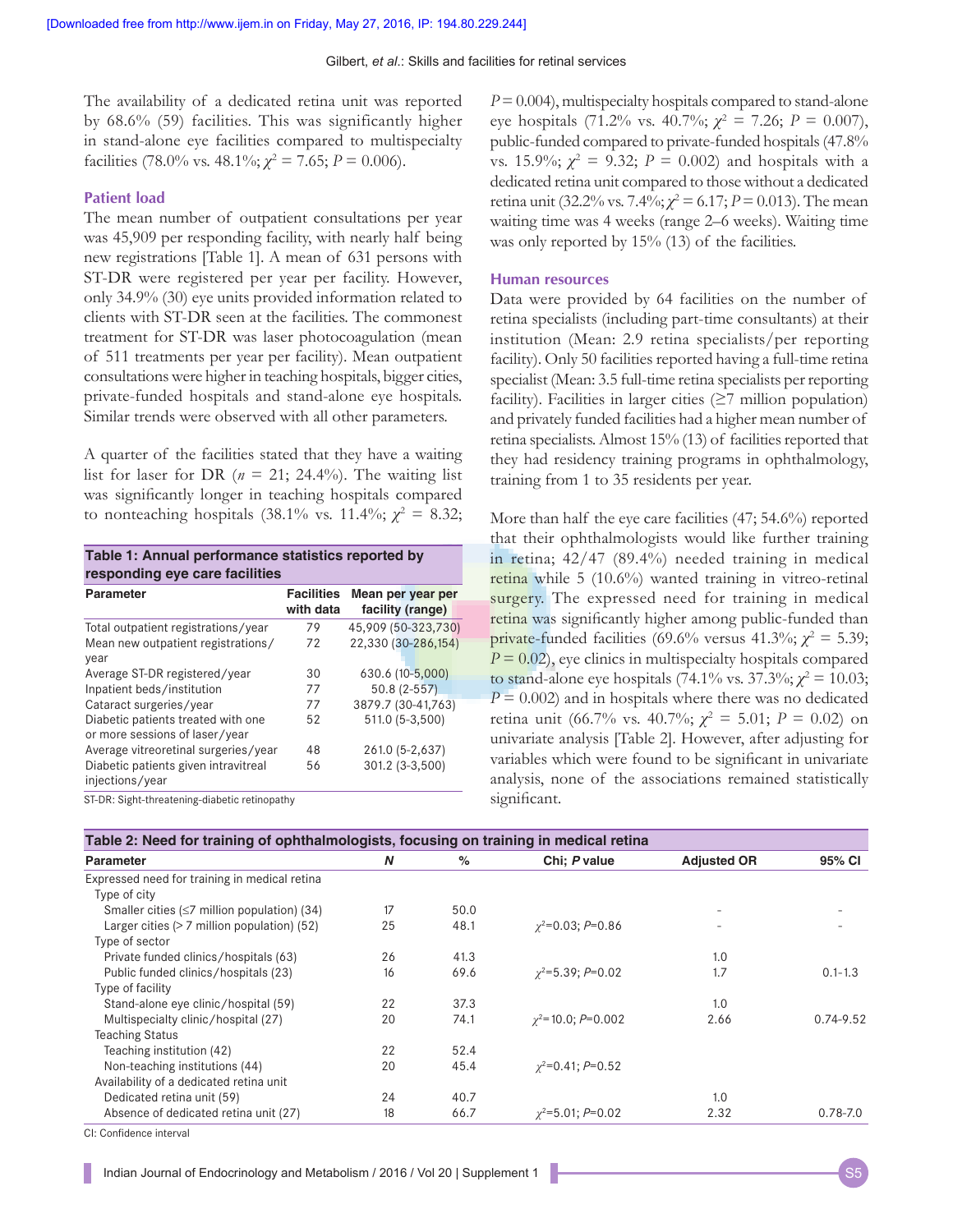A high proportion of the eye care facilities had nursing personnel trained in ophthalmology [Table 3]. However, the availability of other human resources was inadequate with only 4 out of every 10 facilities employing staff qualified in low vision care and a counselor, while around a third had a trained retinal photographer. Qualified low vision personnel were more likely to be present in stand-alone facilities compared with multispecialty facilities ( $\chi^2$  = 17.46; *P* < 0.001), teaching facilities compared to nonteaching institutions ( $\chi^2$  = 5.58; *P* = 0.02) and in privately funded facilities compared to public-funded institutions ( $\chi^2$  = 6.41; *P* = 0.01). Trained retinal photographers were more likely to be present in stand-alone compared to multispecialty institutions ( $\chi^2$  = 14.0; *P* < 0.001), while qualified counselors were more likely to be present in private compared to public-funded facilities ( $\chi^2 = 11.5$ ;  $P = 0.001$ ) and stand-alone eye hospitals compared to multispecialty hospitals ( $\chi^2$  = 16.35; *P* < 0.001). Trained optometrists were more likely to be present in larger cities compared to smaller cities ( $\chi^2$  = 7.01; *P* = 0.008) whereas equipment technicians were more likely to be present in the private-funded facilities compared to public-funded facilities (47.6% vs.  $17.4\%$ ;  $\chi^2 = 6.44$ ;  $P = 0.01$ ).

#### **Equipment for diagnosis and treatment**

Standard ophthalmic equipment, such as indirect ophthalmoscopes, was available in all facilities, but equipment for the diagnosis and management of ST-DR were not available in all facilities [Table 4]. Facilities for fundus fluorescein angiography were more likely to be present in stand-alone eye care facilities than multispecialty

| Table 3: Human resource availability at eye clinics    |    |         |                                   |  |
|--------------------------------------------------------|----|---------|-----------------------------------|--|
| <b>Parameter</b>                                       | N. | %       | Chi; P value                      |  |
| Nurses trained in ophthalmology                        |    | 70 81.4 |                                   |  |
| General trained nurses                                 |    | 16 18.6 |                                   |  |
| Trained qualified low vision skilled personnel 38 44.2 |    |         |                                   |  |
| Eye unit in multispecialty hospital (27)               |    |         | 3 11.1 $\chi^2$ = 17.46; P<0.001  |  |
| Stand-alone eye units (59)                             |    | 35 59.3 |                                   |  |
| Teaching facilities (42)                               |    | 24 57.1 |                                   |  |
| Non-teaching facilities (44)                           |    |         | 14 31.8 $\chi^2$ =5.58; P=0.02    |  |
| Private-funded (63)                                    |    |         | 33 52.4 $\gamma^2$ =6.41; P=0.01  |  |
| Public-funded (23)                                     |    | 5 21.7  |                                   |  |
| Personnel trained in retinal photography               |    | 31 36.0 |                                   |  |
| Multispecialty hospital (27)                           |    |         | 2 7.4 $\gamma^2$ = 14.0; P<0.001  |  |
| Stand-alone eye units (59)                             |    | 29 49.1 |                                   |  |
| Fully qualified counselors available                   |    | 37 43.0 |                                   |  |
| Private-funded (63)                                    |    |         | 20 31.7 $\gamma^2$ =11.5; P=0.001 |  |
| Public-funded (23)                                     |    | 3, 13.0 |                                   |  |
| Multispecialty hospital (27)                           |    |         | 3 11.1 $\chi^2$ =16.35; P<0.001   |  |
| Stand-alone eye units (59)                             |    | 34 57.6 |                                   |  |
| Fully qualified optometrist                            |    | 70 81.4 |                                   |  |
| Smaller cities ( $\leq$ 7 million) (34)                |    |         | 23 67.6 $\chi^2$ =7.01; P=0.008   |  |
| Larger cities $(>7$ million) (52)                      |    | 47 90.4 |                                   |  |
| Trained equipment technician                           |    | 34 39.5 |                                   |  |
| Public funded facilities (23)                          |    |         | 4 17.4 $\chi^2$ =6.44; P=0.01     |  |
| Private-funded facilities (63)                         |    | 30 47.6 |                                   |  |

hospitals ( $\chi^2$  = 5.10; *P* = 0.02), teaching versus nonteaching facilities ( $\chi^2$  = 10.66; *P* = 0.001) and if there was a dedicated retina unit ( $\chi^2 = 15.52$ ;  $P < 0.001$ ). Functional lasers for treating DR were significantly higher in stand-alone facilities compared to multispecialty hospitals ( $\chi^2 = 12.0$ ;  $P = 0.001$  and in hospitals with a dedicated retina unit  $(\chi^2 = 20.67; P \le 0.001)$ . Differences in the availability

| Table 4: Availability of fully functional equipment at eye |   |   |              |  |
|------------------------------------------------------------|---|---|--------------|--|
| <b>facilities</b>                                          |   |   |              |  |
| Type of fully functional                                   | N | % | Chi: P value |  |

| Type of fully functional<br>equipment                            | N<br>$(n=86)$ | $\%$         | Chi; P value                |
|------------------------------------------------------------------|---------------|--------------|-----------------------------|
| Indirect ophthalmoscope                                          | 85            | 98.8         |                             |
| FFA facility available                                           | 67            | 77.9         |                             |
| Stand-alone eye facility (59)                                    | 50            | 84.7         | $\chi^2$ =5.10; P=0.02      |
| Multispecialty hospitals (27)                                    | 17            | 63.0         |                             |
| Teaching hospital (42)                                           | 39            | 92.9         | $\chi^2$ =10.66; P=0.001    |
| Non teaching (44)                                                | 28            | 63.6         |                             |
| Dedicated retina clinic (59)                                     | 53            | 89.8         | $\gamma^2$ = 15.52; P<0.001 |
| No dedicated retina clinic (27)                                  | 14            | 51.8         |                             |
| Laser facilities available                                       | 65            | 75.6         |                             |
| Stand-alone eye facilities (59)                                  | 51            | 86.4         | $\chi^2$ = 12.0; P=0.001    |
| Multispecialty hospitals (27)                                    | 14            | 51.8         |                             |
| Dedicated retina clinic (59)                                     | 53            | 89.8         | $\chi^2$ =20.67; P<0.001    |
| No dedicated retina unit (27)                                    | 12            | 44.4         |                             |
| Functional AB scan available                                     | 76            | 88.4         |                             |
| Larger cities (52)                                               | 49            | 94.2         | $\chi^2$ =4.39; P=0.04      |
| Smaller cities (34)                                              | 27            | 79.4         |                             |
| Dedicated retina clinic (59)                                     | 58            | 98.3         | $\gamma^2$ =18.04; P<0.001  |
| No dedicated retina unit (27)                                    | 18<br>67      | 66.7         |                             |
| Functional fundus camera available                               | 50            | 77.9<br>84.7 |                             |
| Stand-alone eye facilities (59)<br>Multispecialty hospitals (27) | 17            | 63.0         | $\chi^2$ =5.51; P=0.02      |
| Teaching hospital (42)                                           | 39            | 92.9         |                             |
| Non teaching (44)                                                | 28            | 63.6         | $\chi^2$ =10.66; P=0.001    |
| Dedicated retina clinic (59)                                     | 53            | 89.8         | $\chi^2$ = 15.52; P<0.001   |
| No dedicated retina unit (27)                                    | 14            | 51.8         |                             |
| <b>Functional OCT available</b>                                  | 56            | 65.1         |                             |
| Public funded facilities (23)                                    | 8             | 34.8         | $\chi^2$ = 12.72; P<0.001   |
| Private-funded facilities (63)                                   | 48            | 76.2         |                             |
| Stand-alone eye facilities (59)                                  | 49            | 83.1         | $\chi^2$ =26.61; P<0.001    |
| Multispecialty hospitals (27)                                    | 7             | 25.9         |                             |
| Dedicated retina clinic (59)                                     | 47            | 79.7         | $\chi^2$ =26.61; P<0.001    |
| No dedicated retina unit (27)                                    | 9             | 33.3         |                             |
| Set of contact lenses for laser                                  | 66            | 76.7         |                             |
| available                                                        |               |              |                             |
| Teaching hospital (42)                                           | 37            | 88.1         | $\chi^2$ =5.92; P=0.015     |
| Non teaching hospital (44)                                       | 29            | 65.9         |                             |
| Public funded facilities (23)                                    | 14            | 60.9         | $\chi^2$ =4.43; P=0.04      |
| Private-funded facilities (63)                                   | 52            | 82.5         |                             |
| Stand-alone eye facilities (59)                                  | 52            | 88.1         | $\chi^2$ =13.66; P<0.001    |
| Multispecialty hospitals (27)                                    | 14            | 51.9         |                             |
| Dedicated retina unit (59)                                       | 54            | 91.5         | $\chi^2$ =23.0; P<0.001     |
| No dedicated retina unit (27)                                    | 12            | 44.4         |                             |
| Functional VR surgery facilities                                 | 55            | 63.9         |                             |
| Teaching hospital (42)                                           | 32            | 76.2         | $\chi^2$ =5.33; P=0.02      |
| Non teaching (44)                                                | 23            | 52.3         |                             |
| Stand-alone eye facilities (59)                                  | 45            | 76.3         | $\chi^2$ = 12.37; P<0.001   |
| Multispecialty hospitals (27)                                    | 10            | 37.0         |                             |
| Dedicated retina unit (59)                                       | 46            | 78.0         | $\chi^2$ =16.0; P<0.001     |
| No dedicated retina unit (27)                                    | 9             | 33.3         |                             |

OCT: Optical coherence tomography, FFA: Fluorescein fundus angiography, VR: Vitreo-retinal, AB: AB ultrasound scan - A stands for amplitude scan and B stands for brightness scan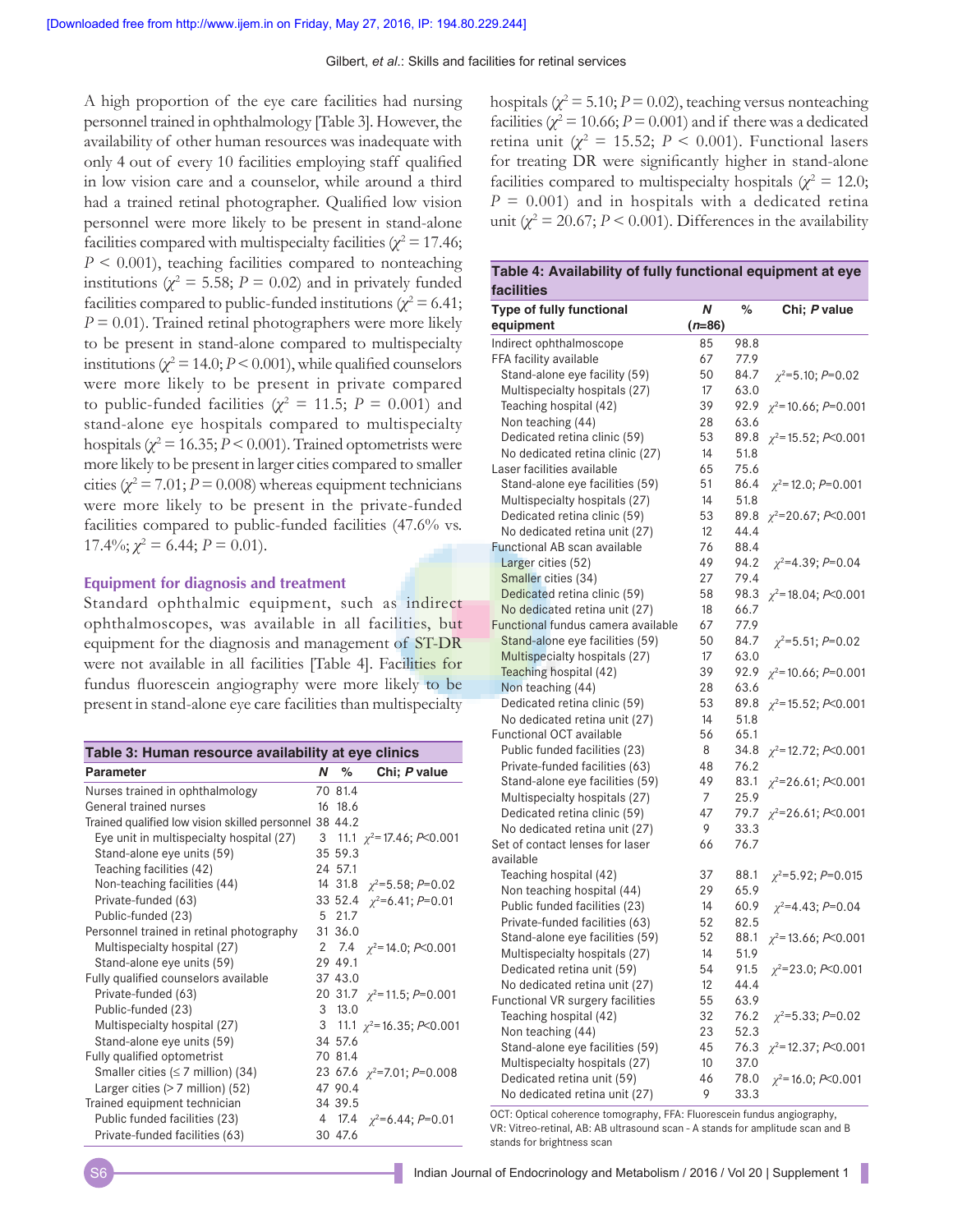of functional AB scans were statistically significant when comparing larger cities to smaller cities ( $\chi^2 = 4.39$ ;  $P = 0.04$ ) and facilities where a dedicated retina unit was available  $(\chi^2 = 18.04; P < 0.001)$ . Significantly higher availability of functional fundus cameras was observed in the stand-alone eye facilities ( $\chi^2$  = 5.51; *P* = 0.02), teaching hospitals  $(\chi^2 = 10.66; P = 0.001)$  and where dedicated retina units were located ( $\chi^2 = 15.52$ ;  $P < 0.001$ ). Similar differences between types of eye care facilities were also observed with optical coherence tomography (OCT), the availability of a set of contact lenses for laser treatment and VR surgery facilities. Overall functional equipment status was better in stand-alone eye hospitals, teaching hospitals, private-funded hospitals and hospitals with a dedicated retina unit [Table 4].

Half (51.6%) the facilities stated that they needed laser or surgical equipment to increase the treatment options they could provide with the need being significantly higher in multispecialty hospitals than in stand-alone eye hospitals (85.2% vs. 35.6%; *χ*<sup>2</sup> = 18.23; *P* < 0.001), larger cities compared to smaller cities (61.5% vs. 35.3%;  $\chi^2$  = 5.67; *P* = 0.02) and public-funded compared to private-funded hospitals (78.3% vs. 41.3%;  $\chi^2 = 9.23$ ;  $P = 0.002$ .

Available treatment modalities for DR were also assessed [Table 5]. Significant differences were observed between stand-alone eye hospitals and multispecialty hospitals, teaching and nonteaching hospitals, private- and public-funded hospitals for different treatment modalities offered. Comprehensive retina treatment services were significantly better in hospitals with a dedicated retina unit ( $\chi^2 = 13.33$ ;  $P < 0.001$ ), stand-alone eye hospitals ( $\chi^2 = 7.27$ ;  $P = 0.007$ ), and teaching compared to nonteaching hospitals ( $\chi^2 = 7.37$ ;  $P = 0.007$ ).

#### **Systems, procedures, and protocols**

Nearly half the hospitals ( $n = 40$ ; 46.5%) had a system to track patients needing treatment or for follow-up. Better tracking systems were reported by stand-alone versus multi-specialty hospitals (62.7% vs. 11.1%;  $\chi^2$  = 19.8; *P* < 0.001) and by private-versus public-funded facilities (57.1% vs. 17.4%; *P* = 0.001).

Hospitals were asked to comment on the proportion of persons with diabetes who completed a complete course of laser. Among those who responded (68), 77.9% (53) stated that  $\geq$ 75% completed the full course, the pattern being similar in all types of hospitals. Among the 72 facilities which responded on the proportion of diabetics treated with laser coming back for a follow-up 72.25% (52), stated that ≥75% of persons who received laser generally attend for the follow‑up after laser. There were no significant differences between different facilities in this regard also.

Less than a quarter (23.3%) of the facilities performed routine glycosuria testing on adult patients [Table 6]. This was a more common practice in eye units in multispecialty hospitals than in stand-alone eye hospitals (37% vs. 16.0%;  $\chi^2$  = 4.19; *P* = 0.04) and in public- versus private-funded hospitals (43.5% vs. 15.9%;  $\chi^2 = 7.19$ ;  $P = 0.007$ ). A higher proportion (45.3%, 30) routinely measure glycosylated hemoglobin (HbA1C) on all persons with diabetes with 17.4% only testing those with DR. Nonteaching hospitals were more likely to test HbA1C levels compared to teaching hospitals (47.7% vs. 26.2%;  $\chi^2 = 4.27$ ;  $P = 0.04$ ) with no other significant differences by hospital type. Less than a quarter of facilities (23.3%) stated that printed protocols on indications for treatment of DR were available in outpatient clinics.

| Table 5: Availability of treatment facilities at eye hospitals |                       |      |                                |  |  |
|----------------------------------------------------------------|-----------------------|------|--------------------------------|--|--|
| <b>Treatment available</b>                                     | Frequency<br>$(n=86)$ | %    | Chi; P value                   |  |  |
| Laser photocoagulation                                         | 68                    | 79.1 |                                |  |  |
| Public-funded (23)                                             | 14                    | 60.9 | $\chi^2$ =6.28; P=0.01         |  |  |
| Private-funded (63)                                            | 54                    | 85.7 |                                |  |  |
| Dedicated retina clinic (59)                                   | 55                    |      | 93.2 $\chi^2$ =22.74; P<0.001  |  |  |
| No dedicated retina clinic (27)                                | 13                    | 48.1 |                                |  |  |
| Teaching hospitals (42)                                        | 37                    | 88.1 | $\chi^2$ =4.04; P=0.04         |  |  |
| Non-teaching hospitals (44)                                    | 31                    | 70.4 |                                |  |  |
| Stand-alone eye hospital (59)                                  | 53                    |      | 89.8 $\chi^2$ =13.15; P<0.001  |  |  |
| Multispecialty hospital (27)                                   | 15                    | 55.6 |                                |  |  |
| Anti-VEGF preparations                                         | 70                    | 81.4 |                                |  |  |
| Public-funded (23)                                             | 15                    | 65.2 | $\chi^2$ =5.42; P=0.02         |  |  |
| Private funded (63)                                            | 55                    | 87.3 |                                |  |  |
| Dedicated retina clinic (59)                                   | 56                    |      | 94.9 $\chi^2$ =22.68; P<0.001  |  |  |
| No dedicated retina clinic (27)                                | 14                    | 51.8 |                                |  |  |
| Triamcinalone or other IV steroid                              | 72                    | 83.7 |                                |  |  |
| Dedicated retina clinic (59)                                   | 55                    |      | 93.2 $\chi^2$ =12.44; P<0.001  |  |  |
| No dedicated retina clinic (27)                                | 17                    | 63.0 |                                |  |  |
| Uncomplicated vitrectomy                                       | 54                    | 62,8 |                                |  |  |
| Teaching hospitals (42)                                        | 32                    | 76.2 | $\chi^2$ =6.31; P=0.01         |  |  |
| Non-teaching hospitals (44)                                    | 22                    | 50.0 |                                |  |  |
| Dedicated retina clinic (59)                                   | 45                    |      | 76.3 $\chi^2$ =14.62; P<0.001  |  |  |
| No dedicated retina clinic (27)                                | 9                     | 33.3 |                                |  |  |
| Stand-alone eye hospital (59)                                  | 43                    | 72.9 | $\chi^2$ =8.19; P=0.004        |  |  |
| Multispecialty hospital (27)                                   | 11                    | 40.7 |                                |  |  |
| Complex VR surgery                                             | 55                    | 63.9 |                                |  |  |
| Stand-alone eye hospital (59)                                  | 44                    |      | 74.6 $\chi^2 = 9.20$ ; P=0.002 |  |  |
| Multispecialty hospital (27)                                   | 11                    | 40.7 |                                |  |  |
| Dedicated retina clinic (59)                                   | 46                    | 78.0 | $\chi^2$ =16.01; P<0.001       |  |  |
| No dedicated retina clinic (27)                                | 9                     | 33.3 |                                |  |  |
| All retina treatment facilities                                | 53                    | 61.6 |                                |  |  |
| provided                                                       |                       |      |                                |  |  |
| Dedicated retina clinic (59)                                   | 44                    |      | 74.6 $\chi^2$ = 13.33; P<0.001 |  |  |
| No dedicated retina clinic (27)                                | 9                     | 33.3 |                                |  |  |
| Stand-alone eye hospital (59)                                  | 42                    |      | 71.2 $\chi^2$ =7.27; P=0.007   |  |  |
| Multispecialty hospital (27)                                   | 11                    | 40.7 |                                |  |  |
| Teaching hospitals (42)                                        | 32                    |      | 76.2 $\chi^2$ =7.37; P=0.007   |  |  |
| Non-teaching hospitals (44)                                    | 21                    | 47.7 |                                |  |  |

VEGF: Vascular Endothelial Growth Factor, VR: Vitreo Retina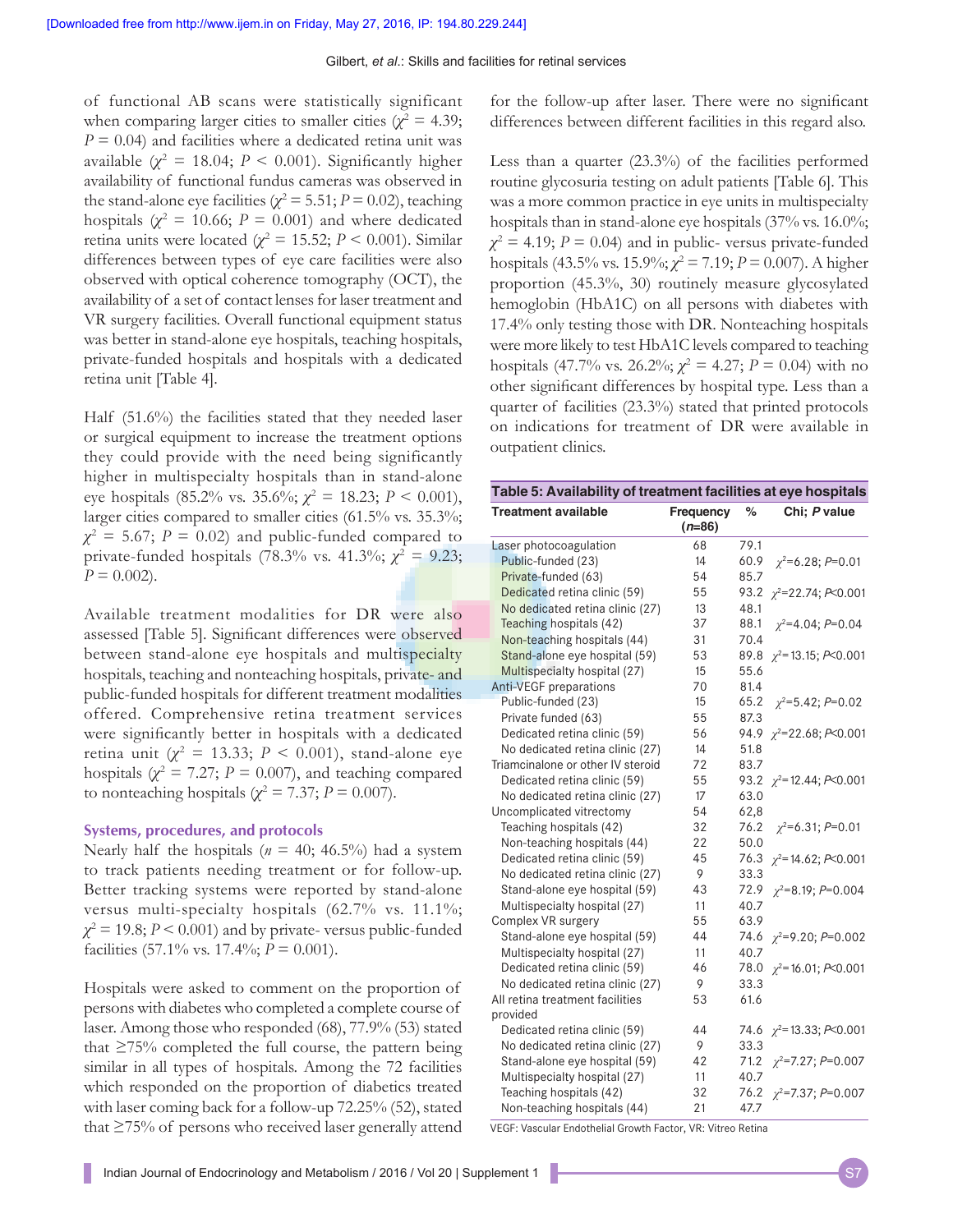Patient information sheets on DR were available in 50% of hospitals [Table 6] being more likely in stand-alone than multispecialty hospitals (67.8% vs. 11.1%;  $\chi^2 = 23.8$ ; *P* < 0.001), private-funded compared to public-funded hospitals (63.5% vs. 13%;  $\chi^2 = 17.15$ ;  $P < 0.001$ ) and hospitals with a dedicated retina unit compared to hospitals without (57.6% vs. 33.3%;  $\chi^2 = 4.37$ ;  $P = 0.04$ ). Access to records from the diabetic physicians was stated to be poor with only 39.5% stating that they had good access.

#### **Outreach activities for diabetic retinopathy**

Over a third of the 86 hospitals (38.4%) stated that they provided outreach screening for DR [Table 7], and many used more than one approach. There were no significant differences between the private-funded and public-funded facilities in this regard (41.3% vs. 30.4%;  $\chi^2$  = 0.84; *P* = 0.4). In over half of these facilities, screening entailed clinical examination by ophthalmologists in eye camps. Only three facilities used an approach where retinal photography/digital imaging was performed by a nonophthalmologist with on the spot interpretation. All the other screening approaches were dependent on

| Table 6: Practice patterns at eye facilities |                       |      |                                  |
|----------------------------------------------|-----------------------|------|----------------------------------|
| <b>Practices</b>                             | Frequency<br>$(n=86)$ | %    | Chi; P value                     |
| Routine urine testing for                    | 20                    | 23.3 |                                  |
| glycosuria of all adults                     |                       |      |                                  |
| Stand-alone eye hospital (59)                | 10                    |      | 16.9 $\chi^2$ =4.19; P=0.04      |
| Multispecialty hospital (27)                 | 10                    | 37.0 |                                  |
| Public-funded (23)                           | 10                    |      | 43.5 $\chi^2$ =7.19; P=0.007     |
| Private funded (63)                          | 10                    | 15.9 |                                  |
| HbA1c testing                                |                       |      |                                  |
| Routine for all known diabetes               | 30                    | 45.3 |                                  |
| Only patients with diabetic                  | 15                    | 17.4 |                                  |
| retinopathy                                  |                       |      |                                  |
| Printed protocols available in OPD           |                       |      |                                  |
| On indications for treatment of              | 20                    | 23.3 |                                  |
| diabetic retinopathy                         |                       |      |                                  |
| For laser treatment of diabetic              | 9                     | 10.5 |                                  |
| retinopathy                                  |                       |      |                                  |
| Patient information sheets available         | 43                    | 50.0 |                                  |
| Stand-alone eye hospital (59)                | 40                    |      | 67.8 $\chi^2$ =23.8; P<0.001     |
| Multispecialty hospital (27)                 | 3                     | 11.1 |                                  |
| Public-funded (23)                           | 3                     |      | 13.0 $\chi^2$ = 17.15; P < 0.001 |
| Private funded (63)                          | 40                    | 63.5 |                                  |
| Dedicated retina clinic (59)                 | 34                    |      | 57.6 $\chi^2$ =4.37; P=0.04      |
| No dedicated retina clinic (27)              | 9                     | 33.3 |                                  |
| Referral patterns                            |                       |      |                                  |
| Regular referrals from general               | 68                    | 79.1 |                                  |
| practitioners/physicians                     |                       |      |                                  |
| Regularly refer to physicians for            | 64                    | 74.4 |                                  |
| diabetic management                          |                       |      |                                  |
| Stand-alone eye hospital (59)                | 48                    |      | 81.4 $\gamma^2 = 4.75$ ; P=0.03  |
| Eye unit in multispecialty                   | 16                    | 59.3 |                                  |
| hospital (27)                                |                       |      |                                  |
| Records                                      |                       |      |                                  |
| Eye personnel can access                     | 34                    | 39.5 |                                  |
| physician records                            |                       |      |                                  |

HbA1c: Glycated hemoglobin, OPD: Out patient department

ophthalmologists either to take and/or remotely interpret images via telemedicine mechanisms. About a quarter of the facilities engaged in outreach undertook mass media campaigns to increase awareness of DR.

### **Discussion**

In this study, the largest cities in India were purposively selected, as were the facilities in each city, in order to provide a snap shot of services for the management of ST-DR. These locations were selected for two broad reasons: Firstly, the prevalence of diabetes and rates of ST-DR among diabetics is higher in urban areas than in rural communities, and hence the need for eye care for diabetic eye disease is, therefore, greater. Second, concentrating data collection in 11 locations was feasible from a logistical point of view. However, the findings are likely to be biased, and will not reflect the level of service delivery in smaller cities and in rural areas. Our study is likely to reflect the best of what is currently available, acknowledging that services for diagnosis and treatment of ST-DR are likely to be less good in smaller cities and rural areas, even in training institutions.[8]

A need for training, particularly in medical retina, was acknowledged by half the providers, particularly in facilities in the public sector. Expertise within India to support this capacity building already exists, and funding is available from the National Control of Blindness Programme as well as external funders such as the International Council of Ophthalmology. Increasing the number of ophthalmologists skilled in medical retina

#### **Table 7: Outreach services provided by eye hospitals for diabetic retinopathy**

| <b>Parameter</b>                                                             | Ν  | ℅    |
|------------------------------------------------------------------------------|----|------|
| Provide outreach services for diabetic retinopathy                           | 33 | 38.4 |
| Start with identification of persons with diabetes                           |    |      |
| Conduct house-to-house survey to identify diabetics who<br>are then examined | 5  | 15.2 |
| Screening using a camp approach                                              |    |      |
| Clinical examination by an ophthalmologist                                   | 19 | 57.6 |
| Retinal imaging with interpretation at the site                              | 9  | 27.3 |
| Retinal imaging with interpretation via tele-ophthalmology                   | 5  | 15.2 |
| Screening in static facilities such as vision centres                        |    |      |
| Clinical examination by an ophthalmologist                                   | 5  | 15.2 |
| Retinal imaging by vision centre staff with interpreted by                   | 3  | 9.1  |
| them                                                                         |    |      |
| Retinal imaging by vision centre staff with interpretation                   | 5  | 15.2 |
| via tele-ophthalmology                                                       |    |      |
| Screening in a physician's clinic                                            |    |      |
| Ophthalmologist visits and conducts clinical examination                     | 10 | 30.3 |
| Retinal photography/imaging with interpretation on the                       | 7  | 21.2 |
| site                                                                         |    |      |
| Retinal imaging by physician staff and interpretation via                    | 4  | 12.1 |
| tele-ophthalmology                                                           |    |      |
| Mass media educational campaigns                                             | 9  | 27.3 |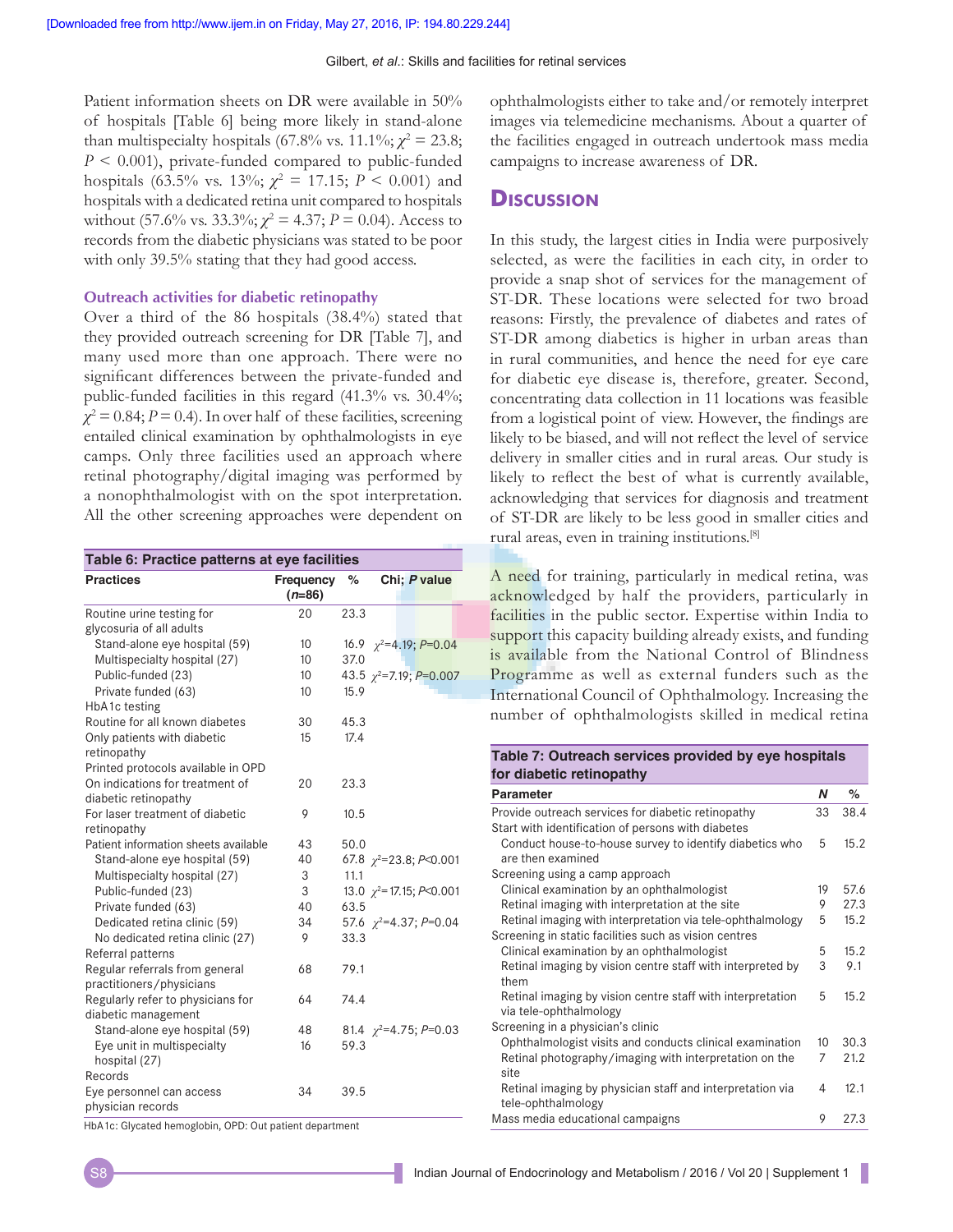may help to reduce waiting lists and waiting times for laser treatment. Consideration could also be given to training senior ophthalmic nurses in giving intravitreal injections, as this is now practiced as a means of meeting the demands of repeat treatment of age related macular degeneration in high-income settings.[9,10] Facilities for surgical treatment of complex cases were available in almost two thirds of the eye units, with three quarters of teaching hospitals being able to provide this level of care. Overall, there was a lower need for training ophthalmologists in VR surgery which may reflect the fact that some facilities were relatively small.

A high proportion of facilities were able to provide laser treatment and intravitreal injections for clinically significant macular edema, both being lower in public- than in private-funded institutions. Three quarters of the teaching hospitals were able to provide all forms of treatment for ST-DR. OCT machines were only available in two-thirds of facilities, which will need to be addressed as diabetic macular edema is the commonest form of ST-DR requiring treatment. Ideally all teaching hospitals should have the capacity to provide the full range of treatment for DR so that all graduating ophthalmologists have the opportunity to gain skills in the diagnosis and management of ST-DR which will become an increasing problem in the decades to come.

In terms of other cadres of eye healthcare workers, there was a shortage of low-vision therapists, counselors and personnel trained in retinal photography across all types of facilities. These allied professional health workers can play a vital role in services for people with ST-DR, particularly counselors, as compliance with lifestyle modification, medication, treatment and regular follow-up is a challenge on all chronic diseases, including DR, although evidence of effectiveness is limited in relation to dietary modification, [11] with more evidence of impact on adherence to medication.<sup>[12]</sup> Counselors could also support diabetic patients to take up yoga, which leads to better health outcomes in India compared to walking.<sup>[13]</sup> Equipment technicians are also important members of the eye care team, particularly in centers offering advanced surgery which requires complex and expensive equipment. Equipment technicians were generally lacking in public-funded institutions, an issue that needs to be urgently addressed.

Other elements of the health system that require strengthening are health management information systems, particularly in the public sector, which will allow better tracking of patients with ST-DR. There is a need for developing/adapting standard guidelines for diagnosis of DR needing treatment, protocols for laser treatment and intravitreal therapies, and educational materials for

diabetic patients with DR. The recently convened National Diabetic Retinopathy Task Force by the Government of India could play a role in supporting the development and dissemination and protocols, guidelines, and information for patients.

#### **Outreach activities**

Outreach activities for the detection of DR were being implemented by just over a third of the facilities included in the study, being more frequent among private providers. However, in over half of these initiatives clinical examination by an ophthalmologist was the modality being used to detect DR, and in all but three facilities ophthalmologists were engaged in interpreting retinal images taken by other cadres. However, using highly skilled ophthalmologists to detect ST-DR is not a good use of their time, particularly as there is a considerable body of evidence that nonophthalmologists can be trained to take and interpret retinal images with high levels of competence.[14-16] This approach was only being used by three facilities in this study. Indeed, in the United Kingdom's national program for DR, retinal images are taken and interpreted by trained nonphysician technicians, who have been shown to be better at detecting milder forms of DR than clinicians.<sup>[17,18]</sup> Another limitation highlighted in this study is the lack of engagement with physicians and endocrinologists in screening, as most activities did not entail joint planning, implementation or monitoring of screening.

## **Conclusion**

Tackling the increasing threat of ST-DR will require extensive changes to eye healthcare systems, as well as greater engagement with physicians and endocrinologists, and patients. This will be a challenge in India where the emphasis has rightly been on scaling up highly cost effective, once-off interventions such as cataract surgery and correction of refractive errors, which remain the commonest causes of blindness and visual impairment. However, as the epidemic of diabetes matures, the incidence of visual loss from DR will increase, putting at risk the sight of those who are economically productive as well as the elderly. If only 0.5% of diabetics become blind each year (i.e., one in 20 of those with ST-DR), then DR has the potential to overtake cataract as the commonest cause of blindness, particularly among those of working age.

#### **Financial support and sponsorship**

The study was supported by a grant from the Queen Elizabeth Diamond Jubilee Trust, London, UK.

#### **Conflicts of interest**

There are no conflicts of interest.